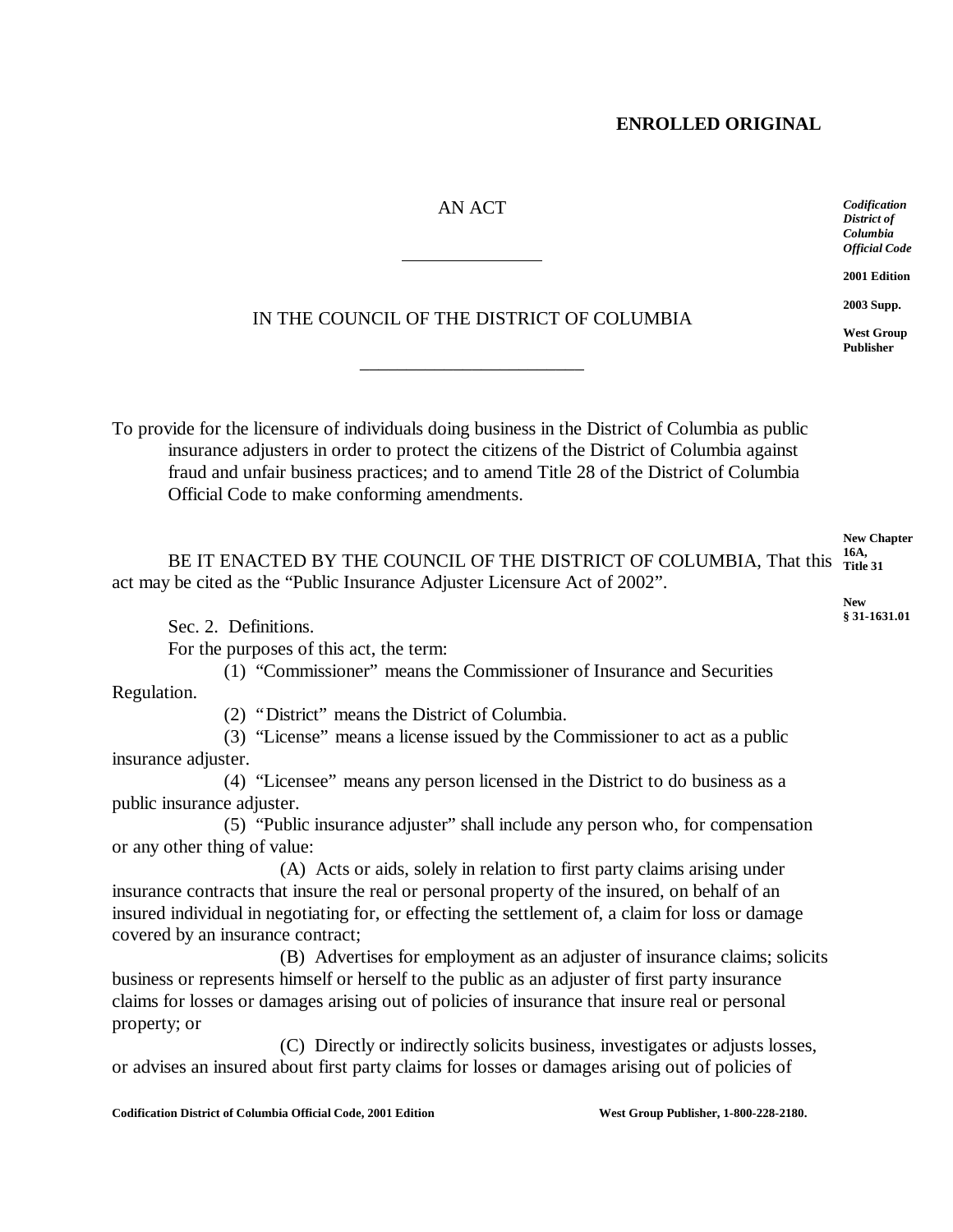insurance that insure real or personal property for another person engaged in the business of adjusting losses or damages covered by an insurance policy.

Sec. 3. License requirement.

No person shall, directly or indirectly, act as a public insurance adjuster without first procuring a license from the Commissioner to act as a public insurance adjuster.

Sec. 4. Licensure.

(a) The Commissioner shall issue a license to an applicant for a public insurance adjuster's license who:

(1) Has paid the applicable fee specified by this act;

(2) Passes a written examination for which a fee may be charged; and

(3) Has sufficient experience, training, and instruction concerning the adjusting of first party claims for damages or losses under insurance contracts that insure the real or personal property of the insured, as determined by the Commissioner in accordance with regulations issued pursuant to this act.

(b) The Commissioner may issue a license to any applicant without an examination if:

(1) The applicant holds a like license in good standing from another state and the public official having supervision of public insurance adjusters in the other state certifies that the applicant has passed a written examination; and

(2) The other state recognizes public insurance adjusters with District public insurance adjuster licenses for the purpose of licensing the applicant without the requirement of an examination.

(c) A license issued pursuant to this section shall continue in force from the date of issuance until April 30th of the next odd-numbered year, unless suspended, revoked, or otherwise terminated prior thereto. Requests for renewal of the license shall be made to the Commissioner and accompanied by the license fee. Unless a request for renewal, accompanied by the appropriate fee, is received by the termination date, the license shall expire.

Sec. 5. Bond requirement.

(a) At the time of the application for license as a public insurance adjuster, the applicant shall file with the Commissioner a bond executed and issued by a surety insurer authorized to transact business in the District in the amount of \$20,000, which bond shall serve the faithful performance of his or her duties as a public insurance adjuster. A public insurance adjuster license shall automatically terminate when the bond is not in force.

(b) The bond shall have the following characteristics:

(1) The bond shall be in favor of the District and shall specifically authorize recovery by the Commissioner of the damages sustained if the licensee is convicted of fraud or unfair practices in connection with his or her business as a public insurance adjuster.

(2) The aggregate liability of the surety for all damages shall not exceed the

**New § 31-1631.02**

**New § 31-1631.03**

**New § 31-1631.04**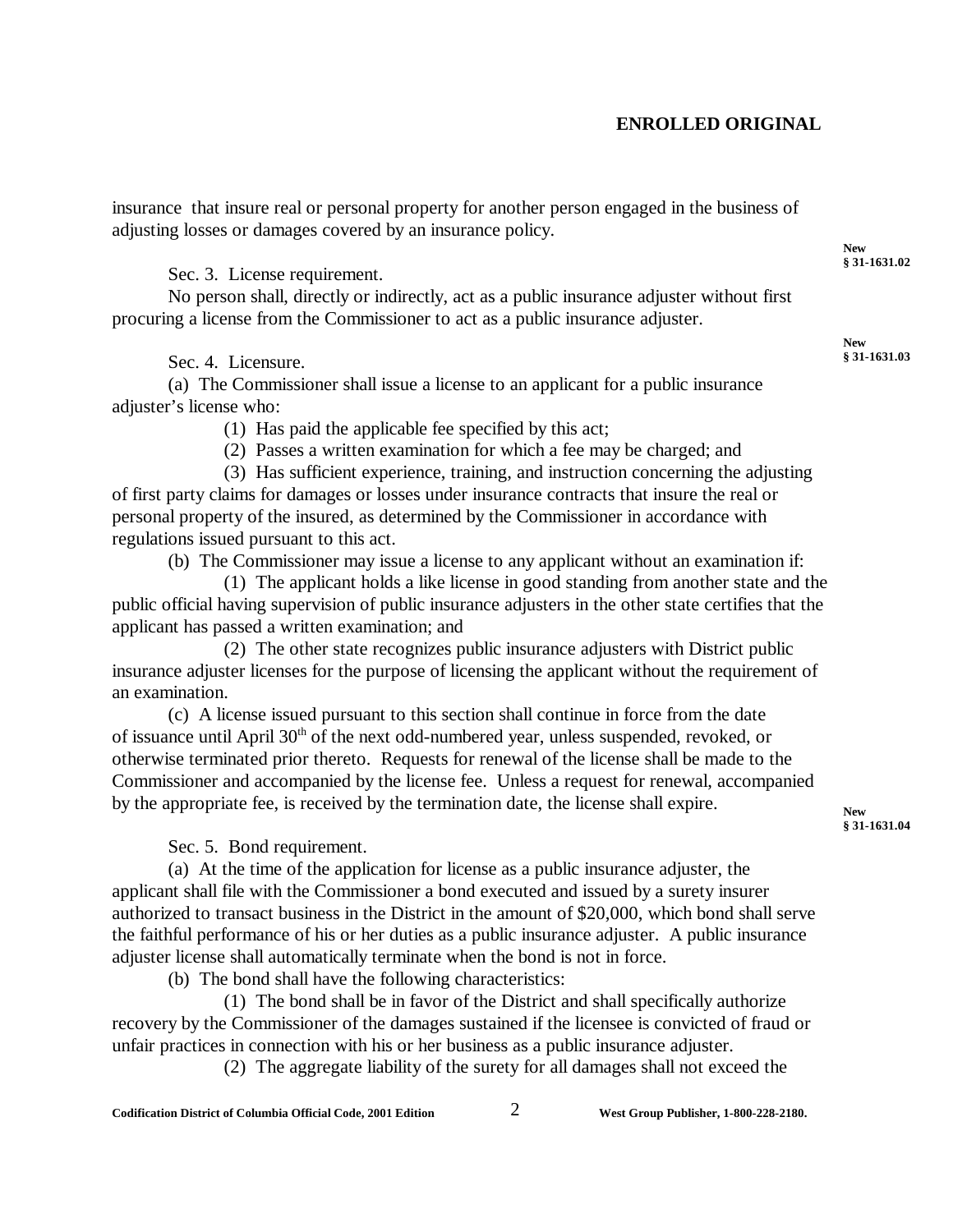amount of the bond.

(3) The bond shall not be terminated unless at least 30 days written notice is given to the licensee and filed with the Commissioner.

Sec. 6. Maintenance of records.

(a) A public insurance adjuster shall maintain a complete record of each transaction as a public insurance adjuster. The records required by this section shall include the:

(1) Name of the insured;

(2) Date, location, and amount of the loss;

(3) Copy of the contract between the public insurance adjuster and insured;

(4) Name of the insurer, amount, expiration date, and number of each policy carried with respect to the loss;

(5) Itemized statement of the insured's recoveries; and

(6) Itemized statement of all compensation received by the public insurance adjuster, from any source whatsoever, in connection with a particular claim.

(b) Records shall be maintained for at least 5 years after the termination of the transaction with an insured and shall be open to examination by the Commissioner at all times.

(c) Records submitted in accordance with this section that contain proprietary information, identified in writing as such by the public insurance adjuster, shall be treated as confidential by the Commissioner.

> **New § 31-1631.06**

> **New § 31-1631.05**

Sec. 7. License denial, suspension, revocation, and refusal to renew; civil penalties.

(a) The Commissioner may deny a license to an applicant or suspend, revoke, or refuse to renew a license if the applicant or licensee:

(1) Violates the provisions of this act or any standard of conduct prescribed by the Commissioner in regulations;

(2) Makes a material misstatement in the application for the license;

(3) Engages in fraudulent or dishonest practices; or

(4) Demonstrates incompetency or untrustworthiness to act as a public insurance adjuster.

(b) Upon a finding by the Commissioner of a violation of subsection (a)(1) or (3) of this section, the Commissioner may impose a civil penalty not to exceed \$1,000 for each violation.

(c) This act shall not be applied or interpreted to bar a borrower from bringing an action pursuant to any District or federal law for damages, injunctive relief, or any other relief.

**New § 31-1631.07**

Sec. 8. Contracts and solicitation of contracts.

(a) No licensee shall, directly or indirectly, act within the District as a public insurance adjuster without having first entered into a contract, in writing, on a form approved by the Commissioner and executed in duplicate by the public insurance adjuster and the insured or a duly authorized representative. One copy of the contract shall be kept on file by the licensee and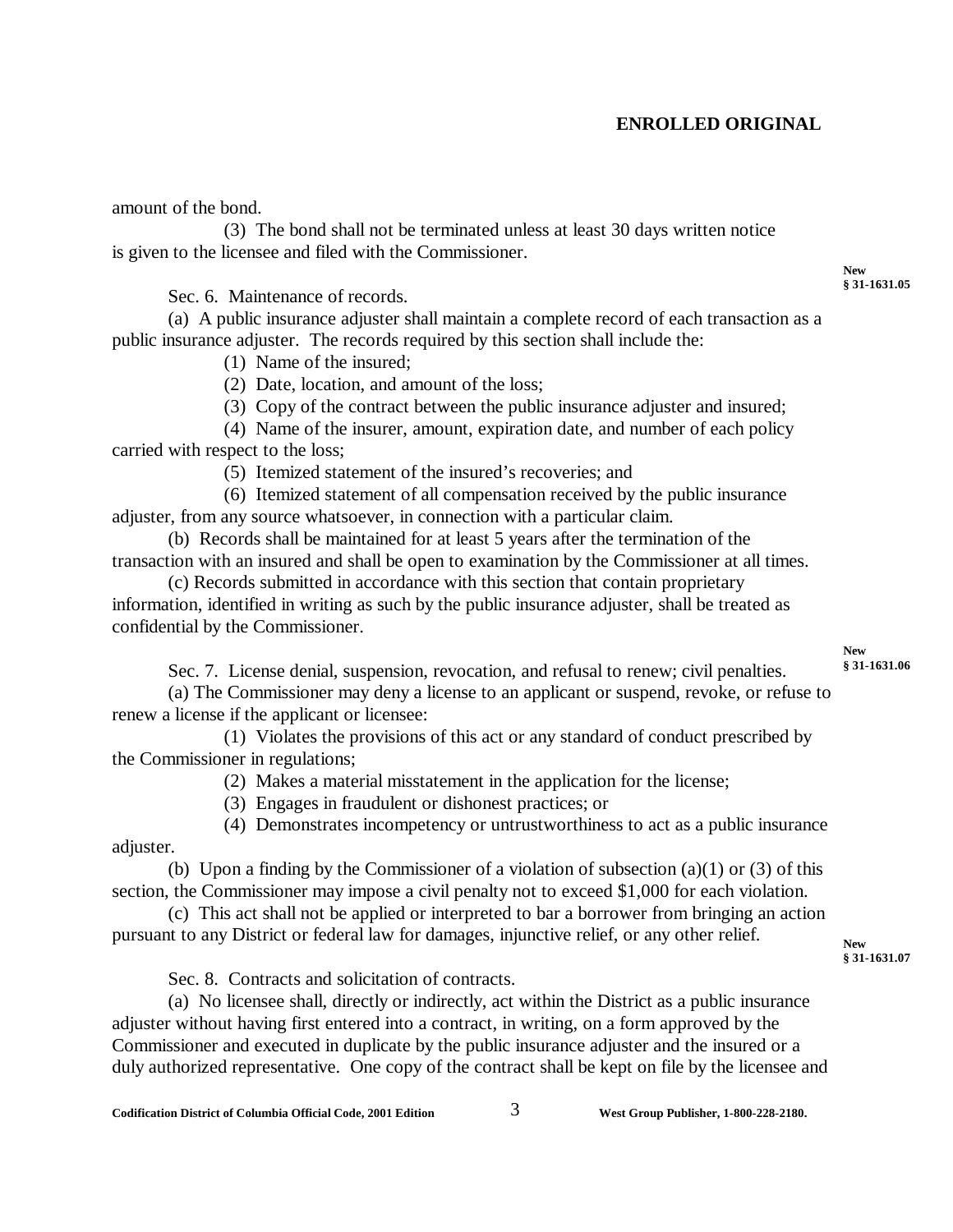available at all times for inspection without notice by the Commissioner.

(b)(1) An insured who contracts for the services of a public insurance adjuster shall have the right to cancel the contract until midnight on the  $3<sup>rd</sup>$  business day after the day on which he or she signs the contract. Contracts that do not substantially conform to the requirements contained in this section shall be void. Cancellation of the contract shall be effective when mailed if the following conditions are met:

(A) The cancellation shall be in writing, but need not take a particular form, and shall be sufficient if it indicates the intent of the person not to go forward with the representation.

(B) The right to cancel shall be contained in the approved contract prescribed by this act.

(2) The right of recession contained in this subsection shall be in addition to, and not in limitation of, any other rights of the insured.

(3) In a commercial loss, if a contract is cancelled in accordance with this subsection, the public insurance adjuster shall be entitled to reasonable compensation for actual services rendered and costs incurred between the time the contract was entered into and the time it was cancelled.

(c) A licensee shall not solicit, or attempt to solicit, a client for employment during the progress of a loss-producing occurrence, as defined in the client's insurance contract.

(d) A licensee shall not permit an unlicensed employee or agent in his or her own name to advertise, engage clients, furnish reports, or present bills to clients, or in any manner whatsoever to conduct business for which a license is required under this act.

(e) A licensee shall not charge the client a fee that exceeds 10% of the total insurance recovery of the client.

Sec. 9. Adjustments to comply with insurance contract and law.

A public insurance adjuster shall adjust or investigate every claim, damage, or loss made or occurring under an insurance contract for which the public insurance adjuster has been employed in accordance with the terms and conditions of his or her contract with the insured and the applicable laws and regulations of the District.

Sec. 10. Regulations.

The Commissioner shall promulgate rules and regulations as are necessary to carry out this act.

Sec. 11. Title 28 of the District of Columbia Official Code is amended as follows:

(a) Section 28-3811 is amended by adding a new subsection (j) to read as follows:

"(i) Subsections (b), (c), (d), (e), and (f) of this section shall not apply to a home

solicitation sale between a buyer and a public insurance adjuster, as defined in section 2(5) of the Public Insurance Adjuster Licensure Act of 2002, passed on  $2<sup>nd</sup>$  reading on December 3, 2002

**New § 31-1631.08**

**New § 31-1631.09**

**Amend § 28-3811**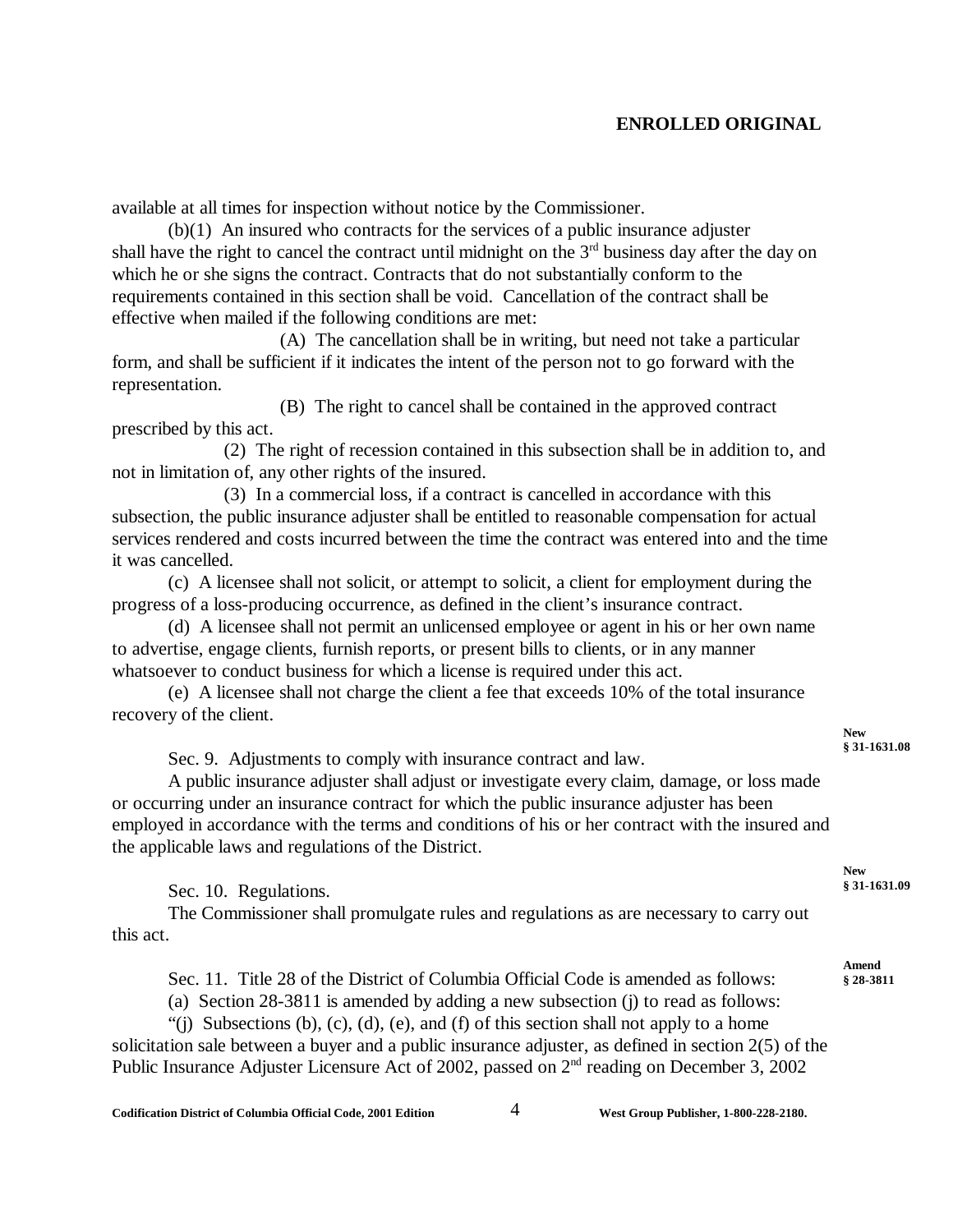(Enrolled version of Bill 14-476). Section 8 of the Public Insurance Adjuster Licensure Act of 2002, passed on 2nd reading on December 3, 2002 (Enrolled version of Bill 14-476) shall apply to all such sales.".

(b) Section 28-3904 is amended by adding a new subsection (e-1) to read as follows:

"(e-1) violate any provision of the Public Insurance Adjuster Act of 2002, passed on  $2<sup>nd</sup>$ reading on December 3, 2002 (Enrolled version of Bill 14-476)".

Sec. 12. Scope.

This act shall not apply to:

(1) An adjuster for or an agent or employee of an insurer or group of insurers under common control or ownership that, as a representative of the insurer or group, adjusts losses or damages under policies issued by the insurer or group;

(2) A broker that acts as an adjuster without compensation for an insured for whom the broker is acting as a broker;

(3) An attorney at law who does not:

(A) Regularly act as a public insurance adjuster; or

(B) Represent to the public by sign, advertisement, or other written or oral communication indicating that the attorney at law acts as a public insurance adjuster; or

(4) A licensed health care provider, or employee of a licensed health care provider, who prepares or files a health insurance claim form on behalf of a patient, a licensed insurance agent, or salaried employee of an insurance company.

Sec. 13. Fiscal impact statement.

The Council adopts the fiscal impact statement in the committee report as the fiscal impact statement required by section 602(c)(3) of the District of Columbia Home Rule Act, approved December 24, 1973 (87 Stat. 813; D.C. Official Code § 1-206.02(c)(3).

Sec. 14. Effective date.

This act shall take effect following approval by the Mayor (or in the event of veto by the Mayor, action by the Council to override the veto), a 30-day period of Congressional review as provided in section  $602(c)(1)$  of the District of Columbia Home Rule Act, approved December